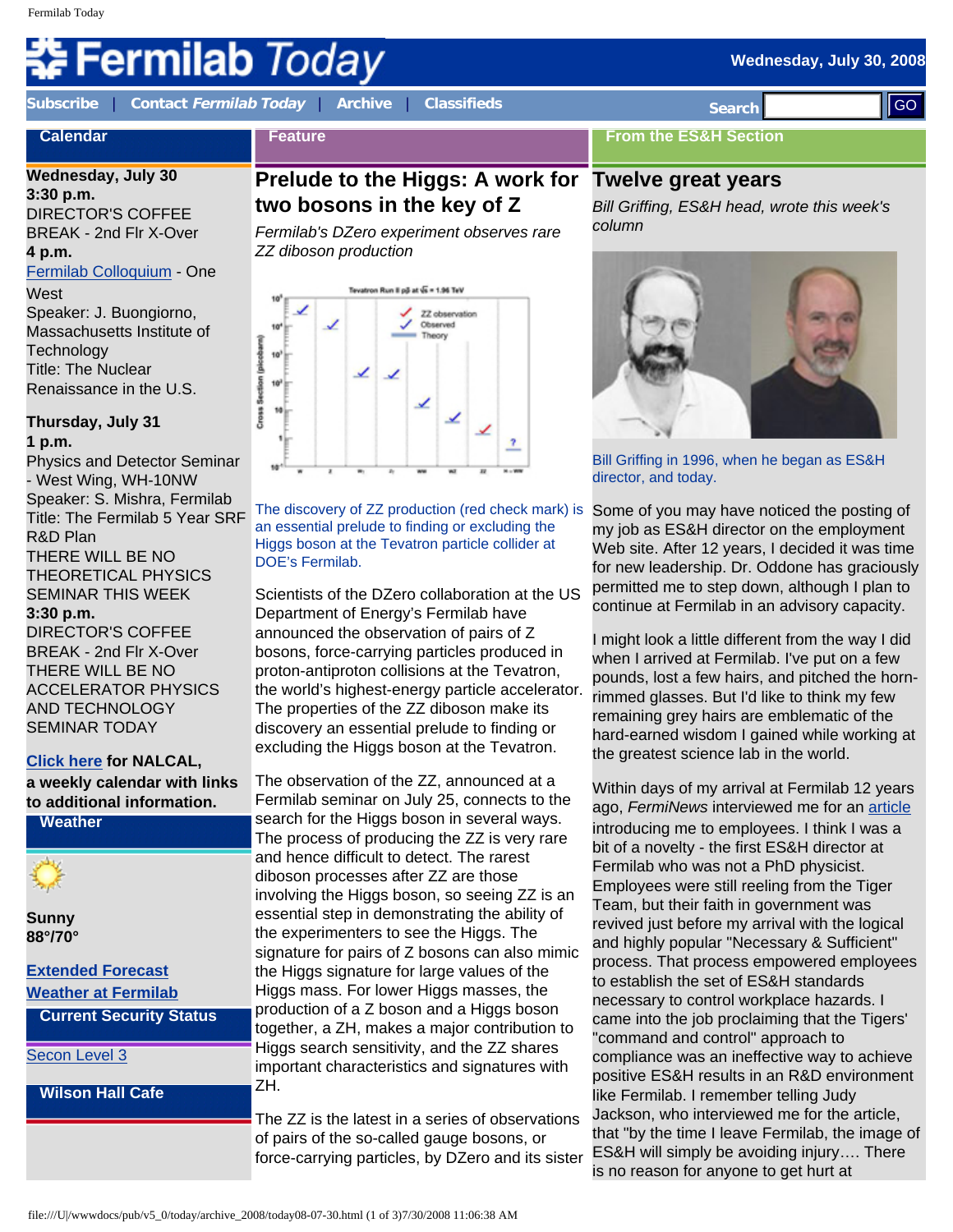Fermilab Today

#### **Wednesday, July 30**

- Shrimp gumbo
- Pizza burger\*
- Garlic herbs sole
- Mongolian beef
- California club
- Assorted slice pizza
- Chicken Cajun pasta

#### [Wilson Hall Cafe Menu](http://bss.fnal.gov/cafe/index.html)

#### **Chez Leon**

**Wednesday, July 30 Lunch** - Pecan crusted chicken salad - Carrot cake

**Thursday, July 31 Dinner** Closed

#### [Chez Leon Menu](http://bss.fnal.gov/chezleon/july.html)

Call x4598 to make your reservation.

#### **Archives**

*[Fermilab Today](http://www.fnal.gov/pub/today/archive.html)*

**[Result of the Week](http://www.fnal.gov/pub/today/resultoftheweek/index.html)**

**[Safety Tip of the Week](http://www.fnal.gov/pub/today/safety/)**

#### **[ILC NewsLine](http://www.linearcollider.org/newsline/archive/index.html)**

#### **Info**

*Fermilab Today* is online at: [www.fnal.gov/today/](http://www.fnal.gov/today/)

Send comments and suggestions to: [today@fnal.gov](mailto:today@fnal.gov)

Tevatron experiment, CDF. The series began with the study of the already rare production of W bosons plus photons; then Z bosons plus photons; then observation of W pairs; then WZ. The ZZ is the most massive combination and has the lowest predicted likelihood of production in the Standard Model. Earlier this year, CDF found evidence for ZZ production; the DZero results presented on Friday for the first time showed sufficient significance, well above five standard deviations, to rank as a discovery of ZZ production.

"Final analysis of the data for this discovery was done by a thoroughly international team of researchers including scientists of American, Belgian, British, Georgian, Italian and Russian nationalities," said DZero cospokesperson Darien Wood. "They worked closely and productively together to achieve this challenging and exciting experimental result."

DZero searched for ZZ production in nearly 200 trillion proton-antiproton collisions delivered by the Tevatron. Scientists used two analyses that look for Z decays into different combinations of secondary particles. One analysis looked for one Z decaying into electrons or muons, the other decaying into "invisible" neutrinos. The neutrino signature is challenging experimentally, but worthwhile because it is more plentiful. In the even rarer mode, both Z bosons decay to either electrons or muons. Just three events were observed in this mode, but the signature is remarkably distinctive, with an expected background of only two tenths of one event.

#### [Read the press release](http://www.fnal.gov/pub/presspass/press_releases/Dzero_zzdiboson.html)

[Graphics and photos](http://www.fnal.gov/pub/presspass/images/DZero-zz-pairs.html)

**In the News**

# **FY 2009 Appropriations Bills update**

**From** *AIP FYI***, July 28, 2008**

Fiscal Year 2009 begins two months from this Friday. Yet appropriations work on Capitol Hill has become seriously bogged down, and it now appears that it may not be until March 2009 - about six months into the new fiscal year - when the FY 2009 appropriations' cycle will be finished.

No one thought this year's appropriations' cycle would be easy. It is very unusual for all appropriations bills to be passed by the start of

Fermilab," I added. I hope employees truly feel that way today. I think they do.

I think I also fulfilled my pledge to turn the ES&H Section into a customer-service, costeffective organization. By 1995, our organization had grown to more than 100 employees. We are a much smaller organization today, and we have earned a reputation for delivering high-quality and timely services. The relationship between the ES&H folks in the central organization and those in the field is also very strong and mutually supportive. Moreover, Fermilab's injury rates have never been lower. Better performance with a smaller ES&H staff: Who knew? Could there be stronger evidence that we have successfully achieved line ownership for safety?

I want to thank John Peoples, Mike Witherell and Pier Oddone for their leadership and support of the ES&H program. I also want to thank everyone who has served in the ES&H Section during the years that I have had the opportunity to lead it. In particular, I am grateful for the support and friendship of Don Cossairt, Mary Logue (now ES&H director at Jefferson Lab), and Tim Miller, who were part of my management team through most of those years. It has been an extraordinary experience.

### **Safety Update**

## **ES&H weekly report, July 29**

This week's safety report, compiled by the Fermilab ES&H section, lists no reportable injuries. There were two minor first aid cases last week. We have now worked 93 days since our last recordable case, approximately 1 million hours. Find the full report [here](http://www.fnal.gov/pub/today/safetyreport_2008/Safetyreport072908.pdf).

### [Safety report archive](http://www.fnal.gov/pub/today/Safetyreport_2008archive.html)

### **Announcements**